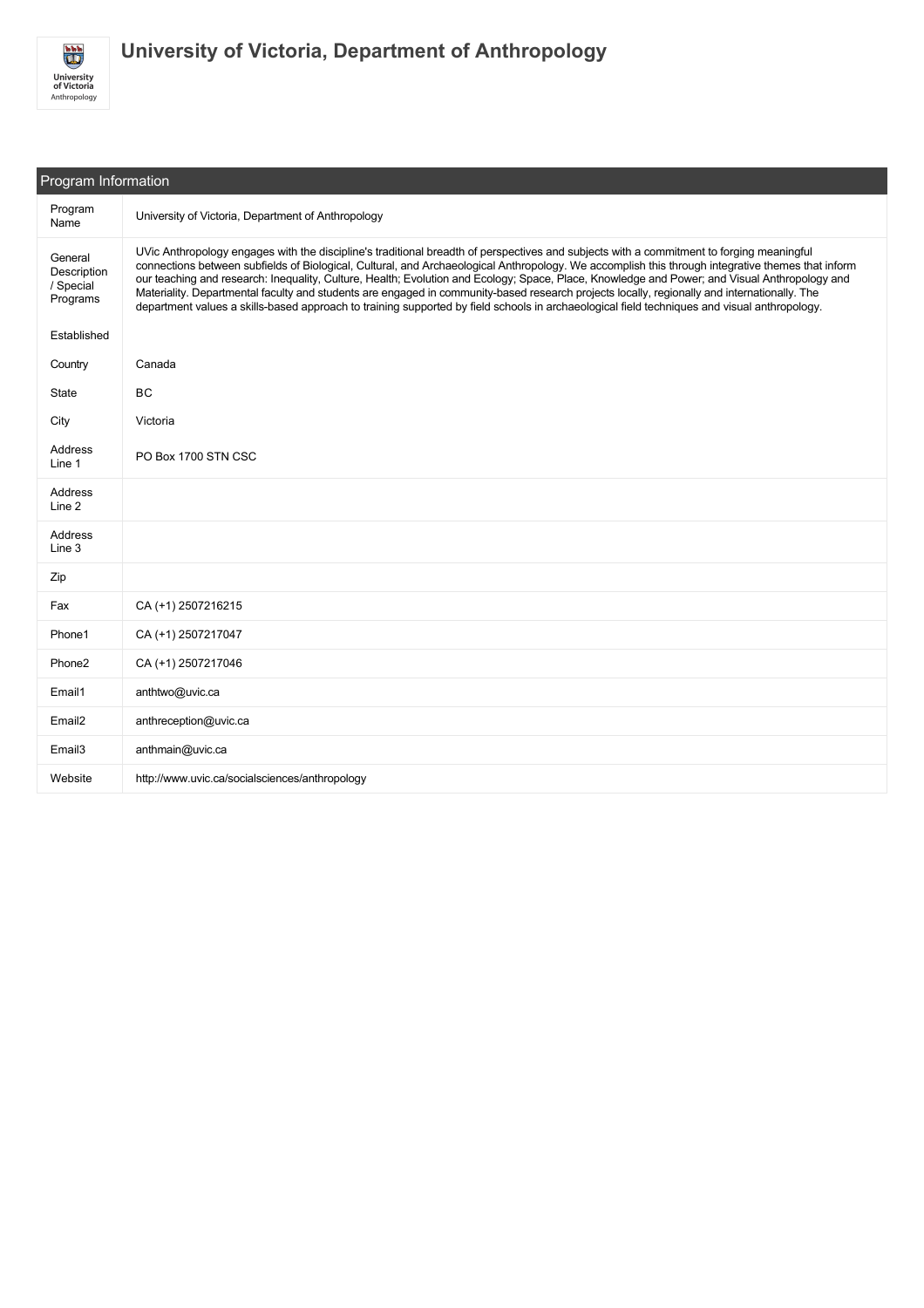| <b>Program Details</b>        |                                                                                                                                                                                                                                                                                                                                                                                                                                                               |
|-------------------------------|---------------------------------------------------------------------------------------------------------------------------------------------------------------------------------------------------------------------------------------------------------------------------------------------------------------------------------------------------------------------------------------------------------------------------------------------------------------|
| Degrees Offered               | Anthropology PhD, MA, BA, BSc major/honours                                                                                                                                                                                                                                                                                                                                                                                                                   |
| <b>Tuition Information</b>    |                                                                                                                                                                                                                                                                                                                                                                                                                                                               |
| <b>Highest Degree Offered</b> | PhD                                                                                                                                                                                                                                                                                                                                                                                                                                                           |
| Certificate Info              |                                                                                                                                                                                                                                                                                                                                                                                                                                                               |
| Other Degree Requirements     |                                                                                                                                                                                                                                                                                                                                                                                                                                                               |
| Associates                    | • Anthropology<br>• Applied Anthropology<br>• Archaeology<br>• Biological Anthropology<br>• Cultural Anthropology<br>• Museum/Curatorial Studies                                                                                                                                                                                                                                                                                                              |
| AA/ AS Requirements           |                                                                                                                                                                                                                                                                                                                                                                                                                                                               |
| <b>BA/BS Field Areas</b>      | • Anthropology<br>• Archaeology<br>• Biological Anthropology<br>• Cultural Anthropology                                                                                                                                                                                                                                                                                                                                                                       |
| <b>BA/ BS Requirements</b>    | See website:<br>https://www.uvic.ca/socialsciences/anthropology/undergraduate/index.php                                                                                                                                                                                                                                                                                                                                                                       |
| <b>MA/MS Field Areas</b>      | • Anthropology<br>• Archaeology<br>• Biological Anthropology<br>• Cultural Anthropology                                                                                                                                                                                                                                                                                                                                                                       |
| <b>Experience Offered</b>     | • Conferences<br>• Field Work                                                                                                                                                                                                                                                                                                                                                                                                                                 |
| MA/ MS Requirements           | 7.5 units of course work and a 7.5-unit thesis.                                                                                                                                                                                                                                                                                                                                                                                                               |
| <b>MA/MS Specializations</b>  |                                                                                                                                                                                                                                                                                                                                                                                                                                                               |
| <b>PhD Field Areas</b>        | • Anthropology<br>• Archaeology<br>• Biological Anthropology<br>• Cultural Anthropology                                                                                                                                                                                                                                                                                                                                                                       |
| <b>Phd Requirements</b>       | 4 courses + Colloquium = 7 units. Proposal/Candidacy = 3 units. Dissertation =<br>20 units. Total = $30$ units                                                                                                                                                                                                                                                                                                                                                |
| <b>Research Facilities</b>    | Archaeology laboratory; bioanthropology laboratory equipped with 3D desktop<br>scanner and software; Faunal prep and analysis laboratory with comparative<br>skeletal collection of more than 2500 fish, bird and mammal skeletons; Visual<br>and Sound anthropology laboratory to support video, audio and other media<br>research; Oral archives and transcription laboratory; Ethnographic mapping lab<br>for GIS and qualitative data analysis; Sound lab |
| <b>Support Opportunities</b>  | Recruitment Fellowships available on a competitive basis. Combination of<br>Graduate Award and Teaching Assistantships also available to PhD students on<br>a competitive basis; may be renewable based on satisfactory progress.<br>Teaching assistantships may be available to MA students.                                                                                                                                                                 |
| <b>Library Resources</b>      |                                                                                                                                                                                                                                                                                                                                                                                                                                                               |
| Internships Available         |                                                                                                                                                                                                                                                                                                                                                                                                                                                               |
| Internship Info               | UVic Social Sciences Co-op for BA and MA students; UGs can arrange<br>internships for course credit                                                                                                                                                                                                                                                                                                                                                           |
| Internship Required           |                                                                                                                                                                                                                                                                                                                                                                                                                                                               |
| Publications                  | PlatForum: Graduate student peer-reviewed annual journal                                                                                                                                                                                                                                                                                                                                                                                                      |
| Collections                   |                                                                                                                                                                                                                                                                                                                                                                                                                                                               |
| Grants Or Funding             |                                                                                                                                                                                                                                                                                                                                                                                                                                                               |
| Misc Information              |                                                                                                                                                                                                                                                                                                                                                                                                                                                               |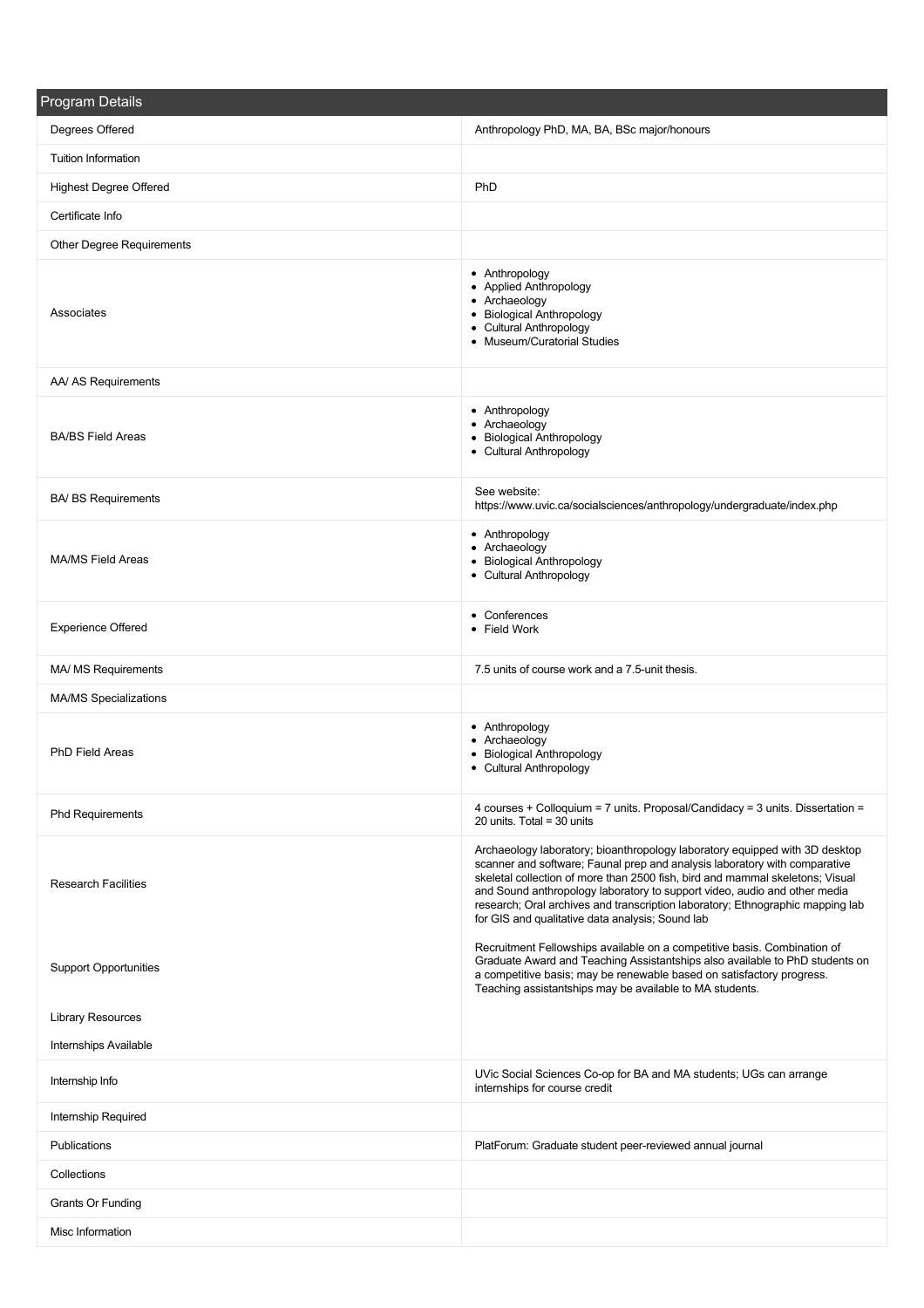Phd Specializations

Certs Offered

Innovative PhD program centered around themes that crosscut traditional subfield boundaries: 1) Inequality, Culture and Health; 2) Evolution and Ecology; 3) Space, Place, Knowledge and Power; and 4) Visual Anthropology & Materiality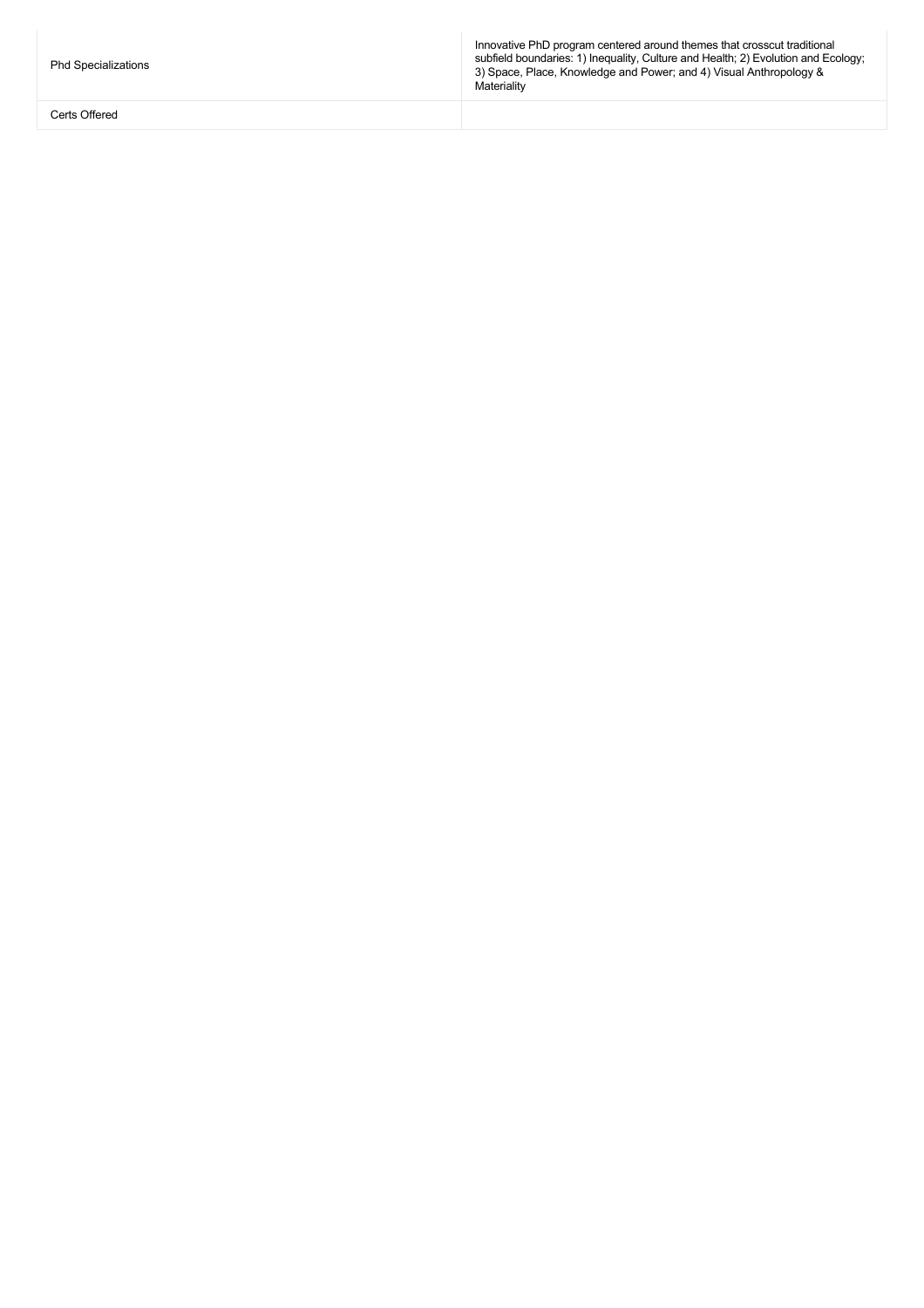| Statistical Information |                             |    |  |  |
|-------------------------|-----------------------------|----|--|--|
| 2012-13                 | Number of New Grad Students |    |  |  |
| 2011-12                 | Number of New Grad Students | 17 |  |  |
| 2010-11                 | Number of New Grad Students | 12 |  |  |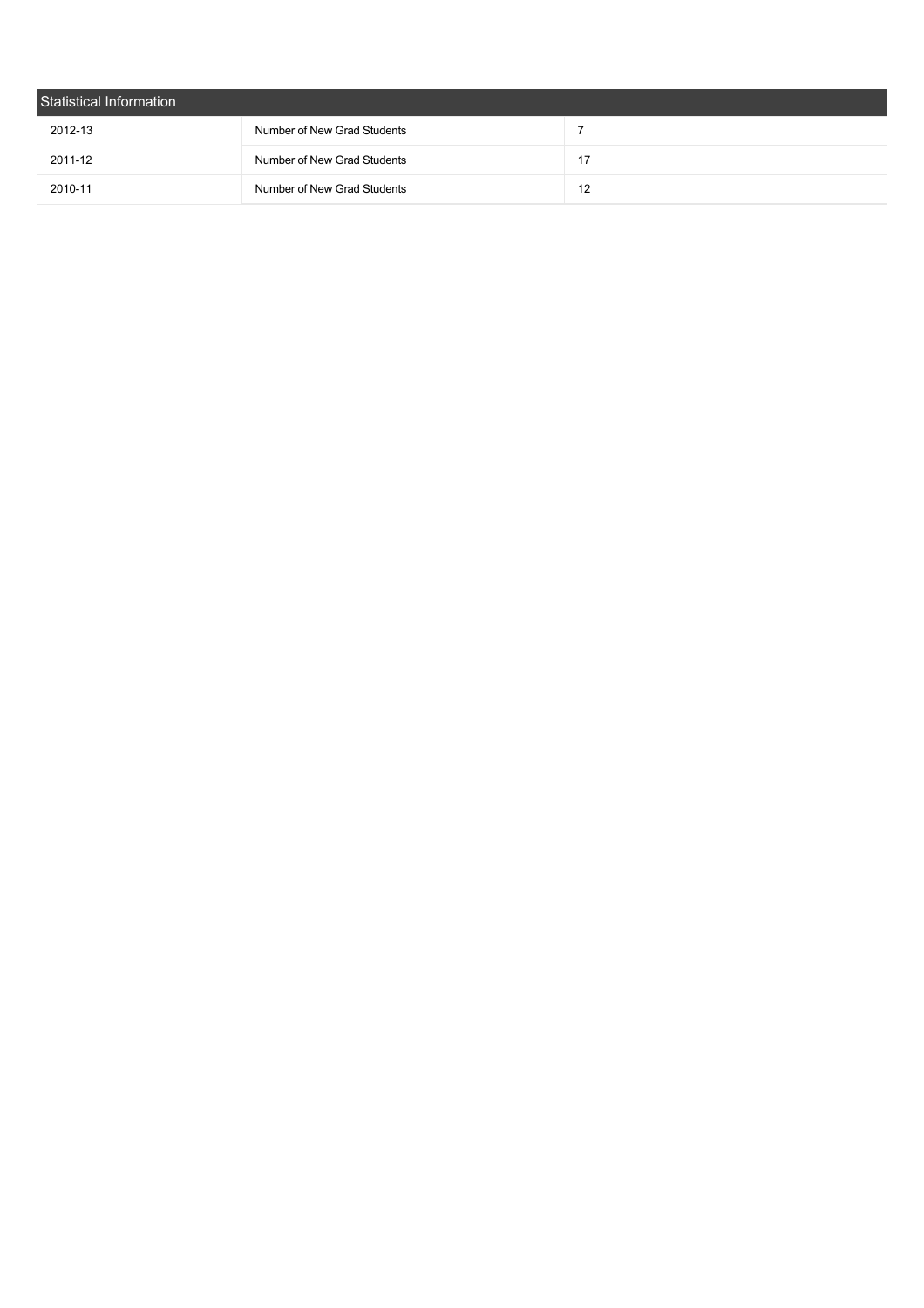| Program Contacts                       |                      |                       |                                                                                                                                                 |                                                          |                                                                          |
|----------------------------------------|----------------------|-----------------------|-------------------------------------------------------------------------------------------------------------------------------------------------|----------------------------------------------------------|--------------------------------------------------------------------------|
| Name                                   | <b>Phone</b>         | Email                 | <b>Interest/Specialty Areas</b>                                                                                                                 | Geographic Area(s) of<br><b>Expertise</b>                | Geographic Areas of<br><b>Expertise International</b>                    |
| <b>Ute Muller</b>                      |                      | anthreception@uvic.ca |                                                                                                                                                 |                                                          |                                                                          |
| Jindra<br>Bélanger                     |                      | anthtwo@uvic.ca       |                                                                                                                                                 |                                                          |                                                                          |
| Cathy<br>Rzeplinski                    |                      | anthmain@uvic.ca      |                                                                                                                                                 |                                                          |                                                                          |
| <b>April Nowell</b>                    | $+1$<br>250.721.7046 | anthone@uvic.ca       | Neanderthal, Paleolithic art and<br>archaeology, Hominin life<br>histories, Cognitive<br>archaeology, Archaeology of<br>children                | Levant and Europe                                        | Europe / Eurasia, Middle<br>East and North Africa                        |
| Lisa<br>Mitchell                       |                      | Imm@uvic.ca           | Sociocultural, bodies and<br>embodiment, reproduction,<br>ultrasound imaging, children<br>and youth, visual culture                             | Philippines, Canada                                      | Canada, East Asia and the<br>Pacific, Philippines, Western<br>Hemisphere |
| <b>Brian Thom</b>                      |                      | bthom@uvic.ca         | Sociocultural, indigenous<br>peoples, ethnographic<br>mapping, place, aboriginal<br>rights, title and governance,<br>Coast Salish               | Northwest Coast                                          | Western Hemisphere                                                       |
| Erin<br>McGuire                        |                      | ehalstad@uvic.ca      | Historical archaeology, funerary<br>rituals, gender identities,<br>teaching and learning in<br>undergraduate education                          | <b>Medieval North Atlantic</b>                           | Europe / Eurasia                                                         |
| Margo<br>Matwychuk                     |                      | mmatwych@uvic.ca      | Sociocultural, political<br>economy, feminism, poverty,<br>housing and homelessness,<br>politics of food and hunger                             | Latin America, Brazil,<br>British Columbia and<br>Canada | Brazil, Western Hemisphere                                               |
| Alexandrine<br>Boudreault-<br>Fournier |                      | alexbf@uvic.ca        | Visual Anthropology, sound<br>studies, creative practices,<br>digital media, infrastructure<br>policy                                           | Cuba, Canada                                             | Canada, Cuba, Western<br>Hemisphere                                      |
| Yin Lam                                |                      | ymlam@uvic.ca         | Archaeology, zooarchaeology,<br>palaeoanthropology                                                                                              |                                                          |                                                                          |
| Quentin<br>Mackie                      |                      | qxm@uvic.ca           | Archaeology, stone tools                                                                                                                        | Salish Sea, North West<br>Coast, Haida Gwaii             |                                                                          |
| Ann Stahl                              |                      | stahlann@uvic.ca      | Archaeology, comparative<br>colonialism, materiality                                                                                            | Africa, Ghana                                            | Ghana, Sub-Saharan Africa                                                |
| Leslie Butt                            |                      | lbutt@uvic.ca         | Family and migration, medical<br>anthropology, gender and<br>reproduction, HIV/AIDS,<br>Indonesia                                               | The Pacific and<br>Southeast Asia                        | East Asia and the<br>Pacific.Indonesia                                   |
| Melissa<br>Gauthier                    |                      | meligau@uvic.ca       | Economic anthropology, border<br>studies, informal & illicit<br>economies, cross-border<br>trade, Mexico-U.S.<br>Borderlands, Mexico, Yucatán   | Mexico-US Borderlands.<br>Mexico, Yucatán                | Mexico, Western<br>Hemisphere                                            |
| Alison<br>Murray                       |                      | amacintosh@uvic.ca    | Biological, skeletal biology, 3D<br>imaging methods                                                                                             |                                                          |                                                                          |
| Daromir<br>Rudnyckyj                   |                      | daromir@uvic.ca       | Globalization; ethnography;<br>religion; money; development;<br>economy; social studies of<br>finance; the state; liberalism &<br>neoliberalism | Southeast Asia; North<br>America; Europe                 | East Asia and the Pacific                                                |
| Helen Kurki                            |                      | hkurki@uvic.ca        | Biological, skeletal biology,<br>hominin functional anatomy                                                                                     |                                                          |                                                                          |
| lain<br>McKechnie                      |                      | iim@uvic.ca           | Coastal archaeology, historical<br>ecology, zooarchaeology                                                                                      | Northwest Coast                                          | Western Hemisphere                                                       |
| Andrea<br>Walsh                        |                      | awalsh@uvic.ca        | Visual anthropology, visual<br>culture and theory,<br>contemporary First Nations<br>visual culture                                              | Canada                                                   | Canada, Western<br>Hemisphere                                            |